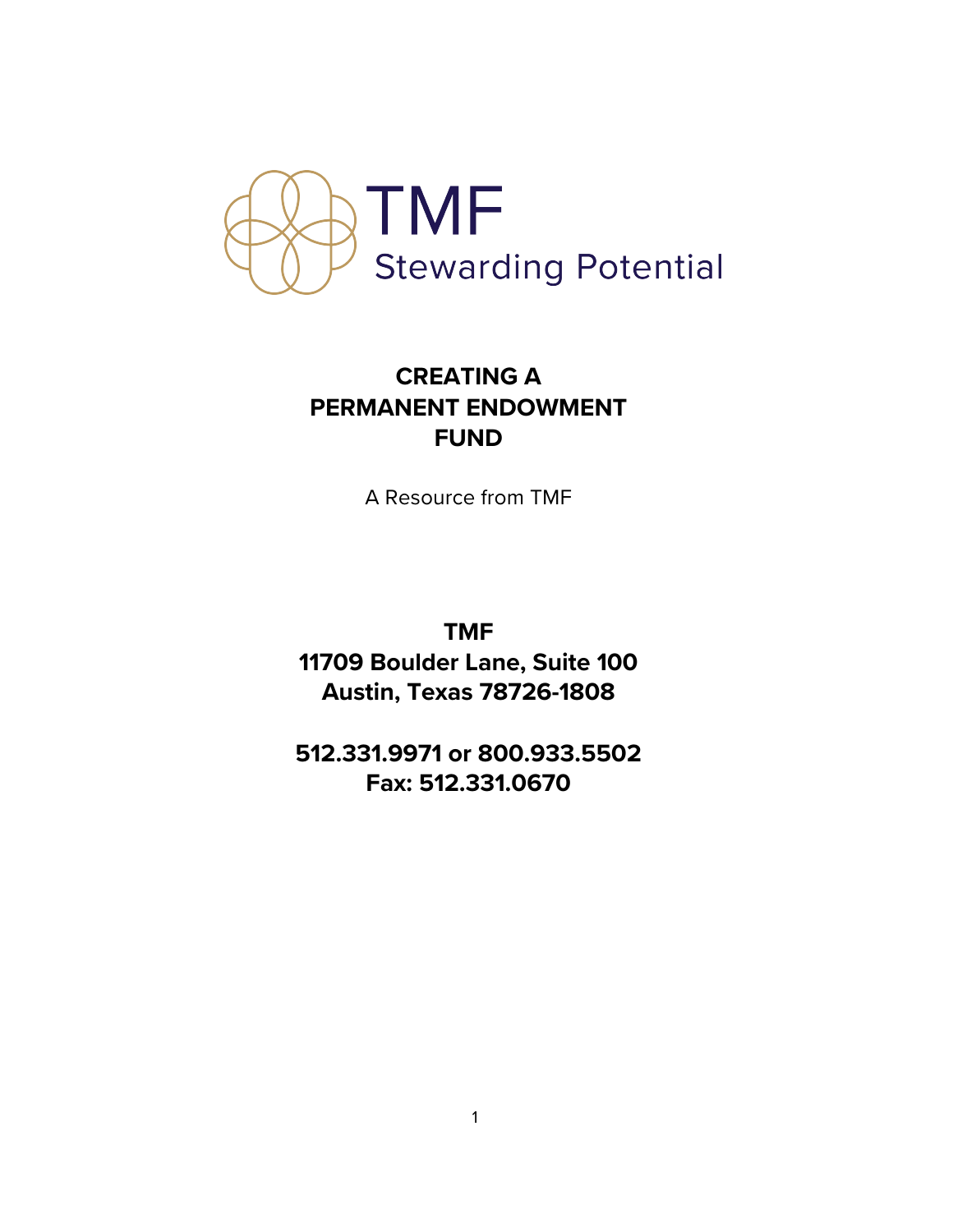# **TABLE OF CONTENTS**

| Trustees Resolution for Establishment of Permanent Endowment Committee 9     |  |
|------------------------------------------------------------------------------|--|
|                                                                              |  |
| <b>Charge Conference Resolution for Establishment of Permanent Endowment</b> |  |
| Charge Conference Resolution for Election of Members to Permanent Endowment  |  |
|                                                                              |  |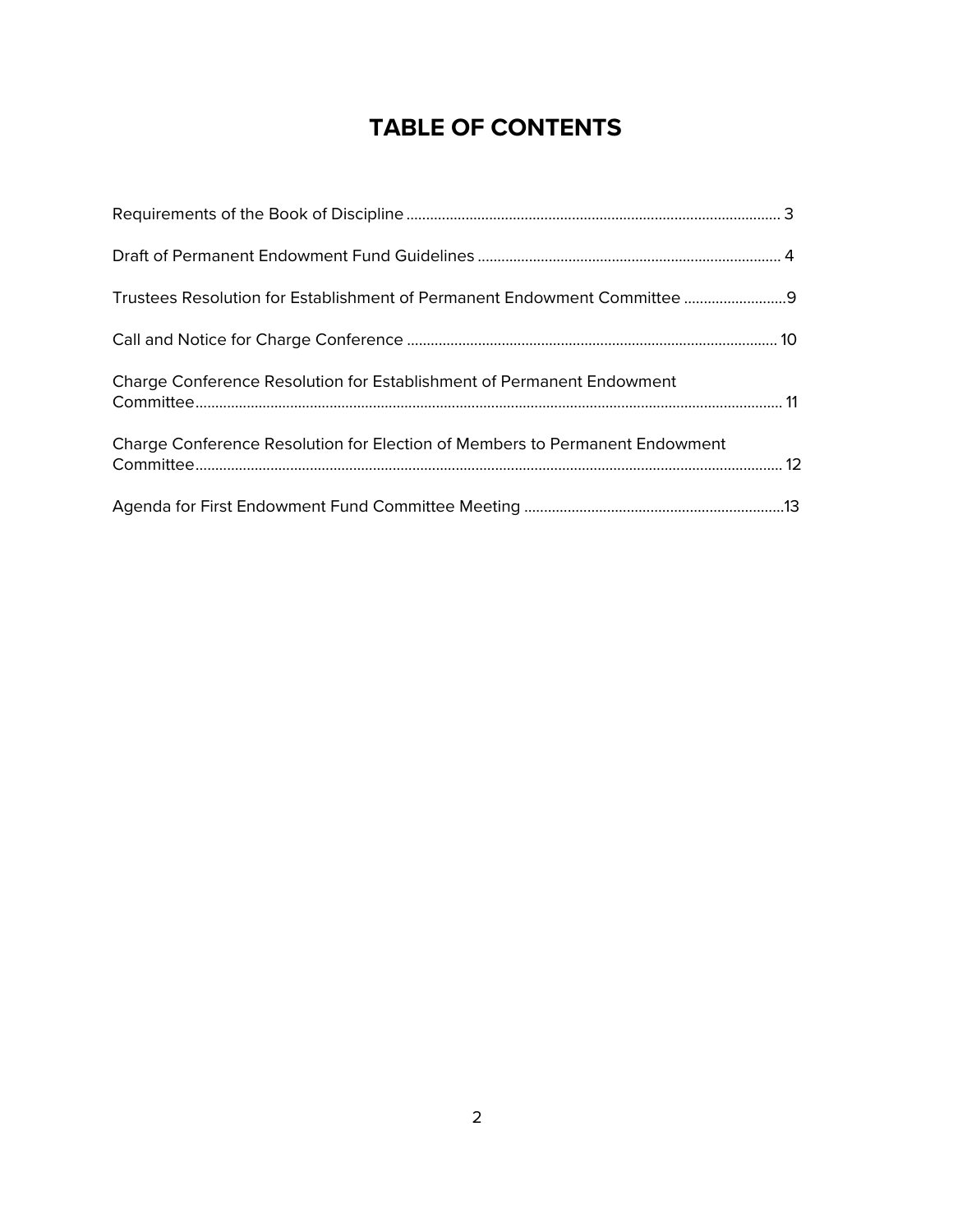### **Requirements of The Book of Discipline 2016 for the Formation and Ministry of a Permanent Endowment Fund**

(Paragraphs 2529.3, 2533.5, 2534)

A Charge Conference may establish a permanent endowment fund committee for the purpose of receiving, administering and investing gifts, bequests and trust funds in conformity with the laws of the State of Texas and in keeping with Guidelines approved by the Charge Conference.

In carrying out its duties and responsibilities the permanent endowment fund committee shall:

- 1. Follow the Guidelines adopted by the Charge Conference. Following each General Conference the Charge Conference shall make any required changes in the planned giving and/or endowment fund documents.
- 2. Give consideration to the placement of endowment funds with a United Methodist Foundation for administration and investment.
- 3. Invest in institutions, companies, corporations or funds in accordance with the Social Principles of the United Methodist Church and report annually to the Charge Conference regarding the carrying out of this responsibility.
- 4. Emphasize the need for adults of all ages to have a will and estate plan and provide information on the preparation of these to the members of the congregation.
- 5. Stress the opportunities for church members and constituents to give to United Methodist churches, institutions, agencies and causes through wills, annuities, trusts, life insurance, memorials, and various types of property.
- 6. Make available information on living wills, trusts and powers of attorney.
- 7. Give careful attention to the election of trustees to ensure that there is no conflict of interest.

**PLEASE NOTE:** A Permanent Endowment Fund Committee is a Committee subject to all the provisions of **The Discipline**, which govern the Committees of a local church. It is not an entity separate from the organized local United Methodist church. Its authority is derived from the Charge Conference and it remains accountable to the Charge Conference.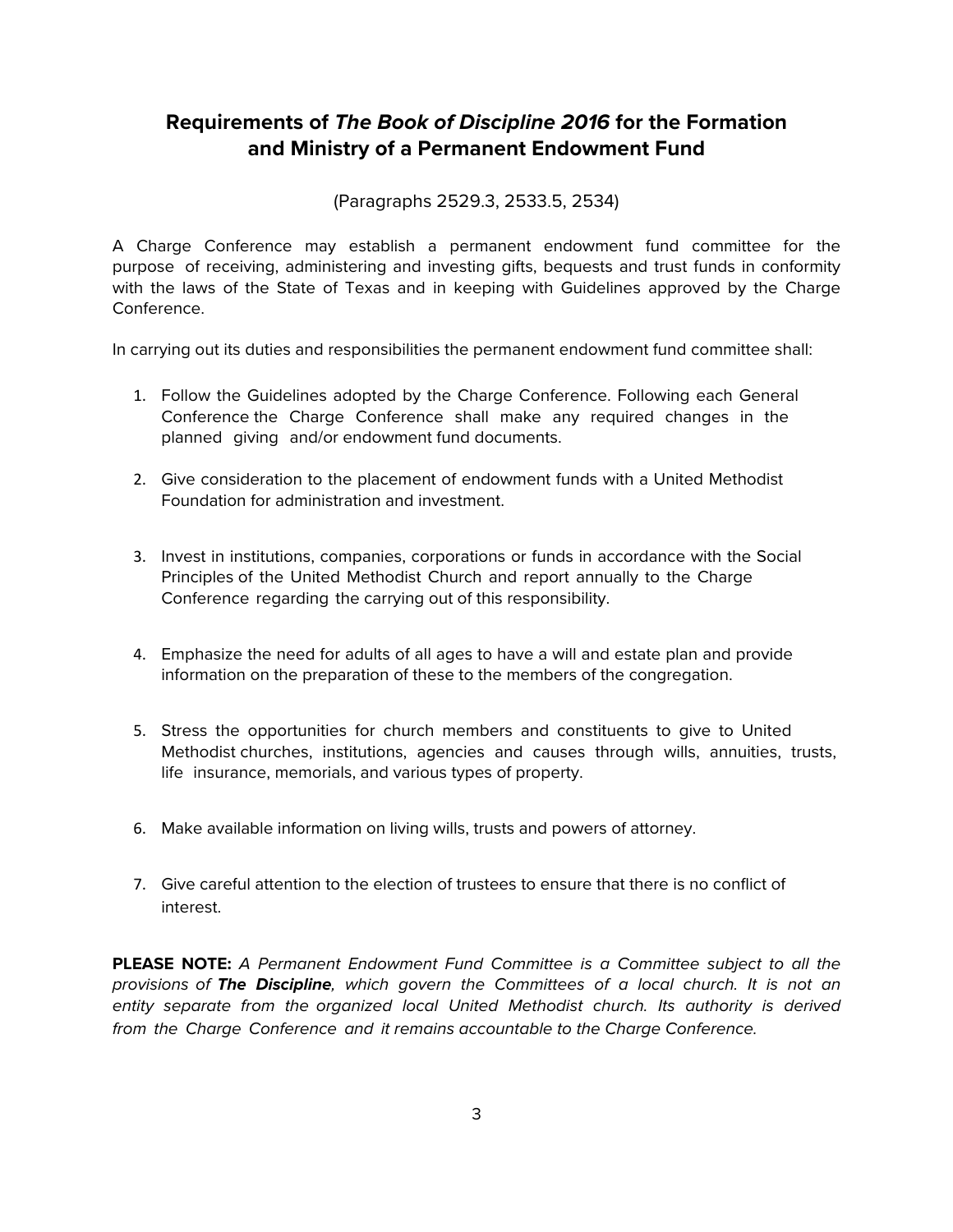# GUIDELINES **PERMANENT ENDOWMENT FUND [ ] UNITED METHODIST CHURCH**

#### **INTRODUCTION**

The [ ] United Methodist Church Endowment fund of [city] is a duly organized Permanent Endowment fund through the authority of the Charge Conference of [ ] United Methodist Church and in accordance with The Book of Discipline 2016 of The United Methodist Church (paragraphs 2529.3, 2533.5, 2534) and as revised.

#### **PURPOSE**

The Permanent Endowment Fund of [ ] United Methodist Church (Endowment Fund) is established to provide members and friends the opportunity to make charitable gifts to [ United Methodist Church (Church) that will become a permanent endowment of financial support and a living memorial. The Fund is intended for church purposes which are not funded through the annual operating budget; however, gifts intended to supplement programs and ministries are appropriate.

Gifts may be designated for the following purposes through the corresponding sub-funds of the Permanent Endowment Fund: Undesignated:

General Endowment Fund (for special needs and ministries identified by the Administrative Council)

#### Designated:

List sub-funds here such as: The Mission Outreach Endowment Fund; The Building and Property Maintenance Endowment Fund; The Scholarship Endowment Fund.

#### **ADMINISTRATION**

The Endowment Fund will be administered by the Endowment Fund Committee (Committee) at the direction of the Charge Conference. The Committee is accountable to the Administrative Council and ultimately to the Charge Conference. The membership of the Committee shall consist of nine voting members, three of whom are ex-officio members, as follows:

- Chair of the Administrative Council
- Chair of the Board of Trustees
- Chair of the Finance Committee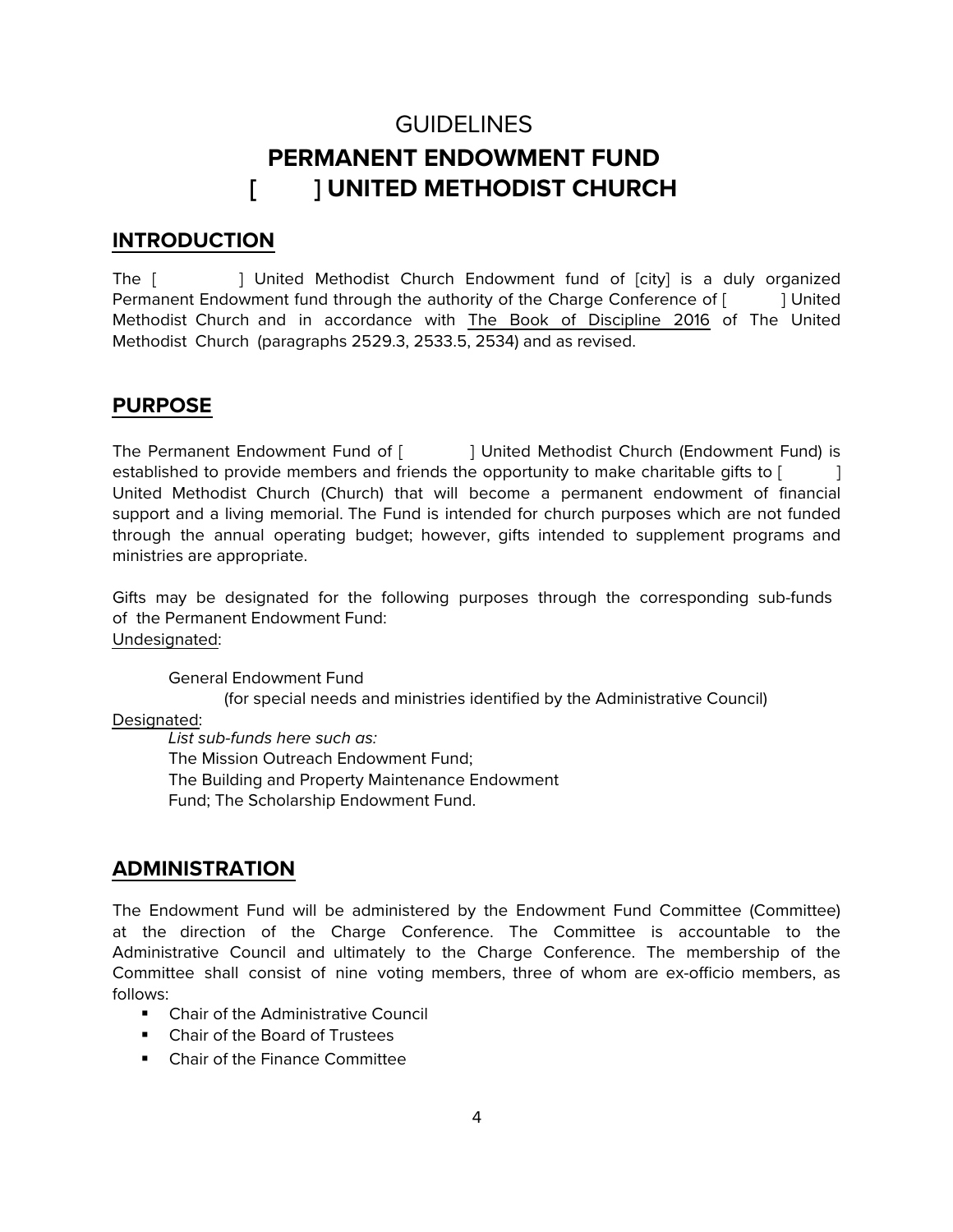The six members-at-large shall be nominated by the Committee on Nominations and Leadership Development and elected for three-year terms. The first group will have staggered terms of one, two and three year terms. No member shall serve more than two consecutive three-year terms (maximum of six years). The Senior Pastor shall not be a voting member of the Committee unless elected as an at-large member.

Each year at its first meeting, the Endowment Fund Committee shall elect two officers: Chair and Secretary.

No person serving on the Committee shall profit personally or through any business entity with which they may be involved from any transaction or investment made by the Endowment Fund. All questions of applicability of this paragraph should be submitted to the Committee for review.

### **DUTIES AND RESPONSIBILITIES OF THE ENDOWMENT FUND COMMITTEE**

- 1. Provide all services described in paragraph 2533.5 of The Book of Discipline 2016 of the United Methodist Church.
- 2. Provide information to the congregation on the mission and purpose of the Endowment Fund.
- 3. Conduct work sessions and disseminate information on planned giving and preretirement planning.
- 4. Mount a campaign to encourage giving to the Endowment Fund.
- 5. Accept or reject gifts based on the appropriateness of the gift relative to its type, purpose, and possible liability.
- 6. Cary out responsibility for the investment and management of the Endowment Fund.
- 7. Prepare and make a written report to the Charge Conference to include: beginning and ending balances; gifts received, how invested, distributions, a list of officers and committee members and plans for the coming year.

### **INVESTMENT OF ENDOWMENT FUNDS**

The Endowment Fund is required to place its funds in prudent investments. The Endowment Fund's investment objectives are:

- 1. To provide a predictable stream of funding to ministries and programs supported by this endowment while seeking to maintain the purchasing power of the endowment assets.
- 2. To invest the assets according to the goals outlined in the Social Principles of the United Methodist Church.

The Committee will determine an appropriate investment strategy for all the Fund's assets. The specific purpose of each sub-fund authorized by the Committee shall be stated in order to fulfill the wishes of the donor and thereby to segregate and maintain gifts for their stated purposes. Earnings from each sub-fund shall be available for distribution by the Committee in a manner consistent with the designated category. All gains and losses realized by the Fund must be applied against the Fund and not against any other assets of the church.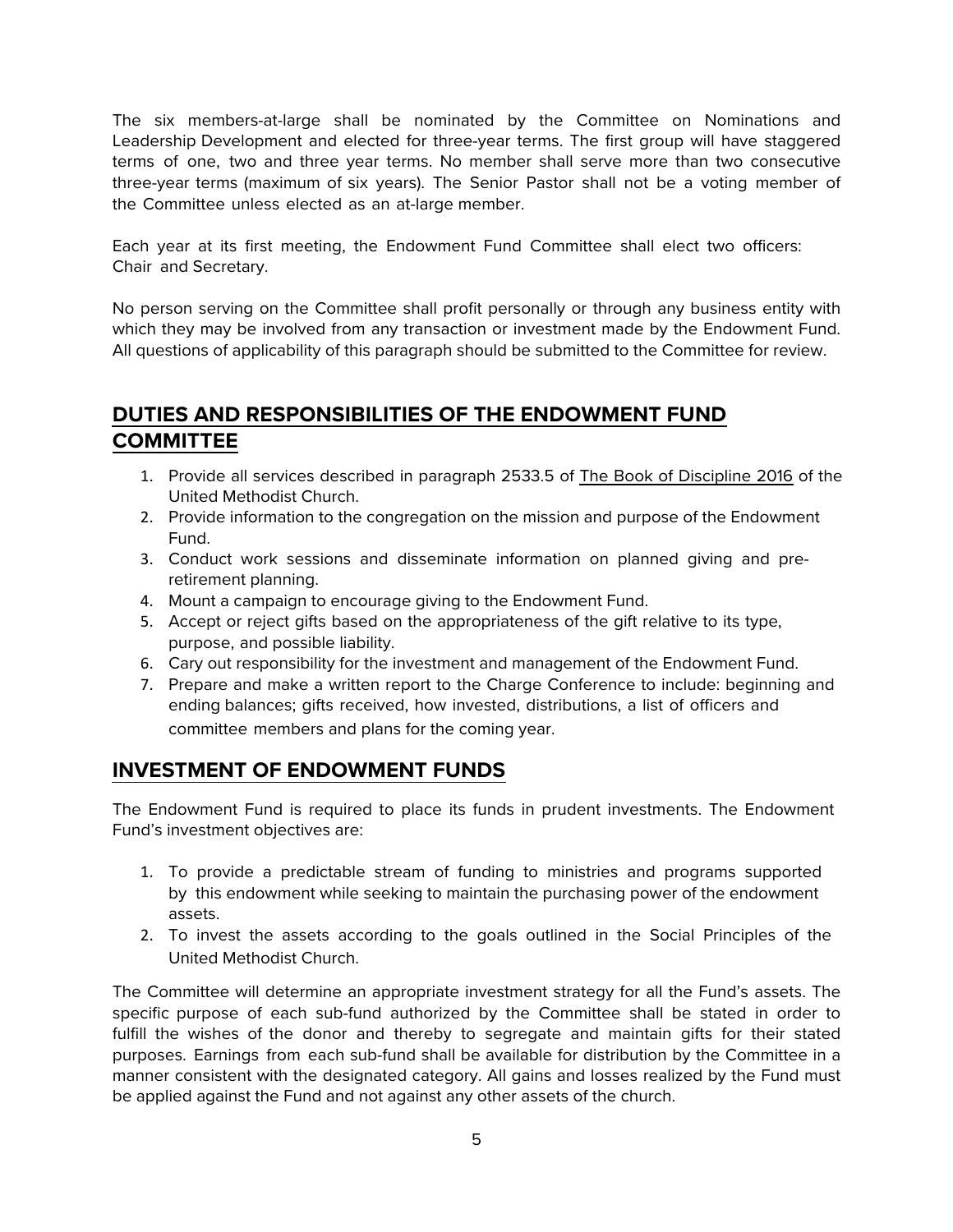#### **DISBURSEMENT METHOD**

The Committee shall determine the dollar amount available for annual distribution from the Fund based on a spending rate adopted by the Committee. This distribution will be calculated as a percentage not to exceed 5% of the average Fund balance of the previous twelve quarters.

Annually this spending rate shall be reviewed by the Committee and adjusted as needed [optional] with consideration given to the current spending rate adopted by TMF for its permanent endowment funds. TMF's current 3.5% spending rate was approved by TMF's board of directors in November 2016.

The Committee shall set the amount available for distribution no more frequently than annually. The Administrative Council may determine the timing of disbursements of the annual distribution amount. Only the amount available for distribution shall be transferred for disbursement, except as provided herein.

The Fund objectives are to grow the fund in perpetuity and make use only of the distributions determined by the Committee. Should a financial crisis exist, additional amounts over and above the set distribution amount may be expended from the fund, but any such withdrawal must be approved by a two-thirds (2/3) majority vote of a Charge Conference at which a quorum is present. [optional] In years in which there is excessive growth in the fund, the Committee may recommend an additional one-time distribution beyond the 5% ceiling, but any such withdrawal must be approved by a 2/3 vote at a duly Called Charge Conference.

Gifts accepted into the Fund pursuant to gift instruments that either specifically require use of principal or impose further restrictions shall be accounted for and used in keeping with the terms of the respective gift instruments.

No distribution will occur until the Fund balance reaches \$[10,000]. Optional statement.

#### **GIFTS TO THE FUND**

Gifts to the Fund that ae classified as designated will be assigned to the corresponding sub-fund.

For a gift to be "designated as a specific sub-fund," a minimum gift in the amount of [ shall be required. (amount to be determined by the Committee; for example, \$5,000) The designation must also be in keeping with the Social Principles of the United Methodist Church.

A gift to the Fund that is not designated to a specific sub-fund will be placed in the General Endowment Fund.

The Committee shall have sole authority to accept or reject any and all gifts to the Fund in keeping with the authority granted by the Charge Conference. The Committee shall maintain a separate Gift Acceptance Policy.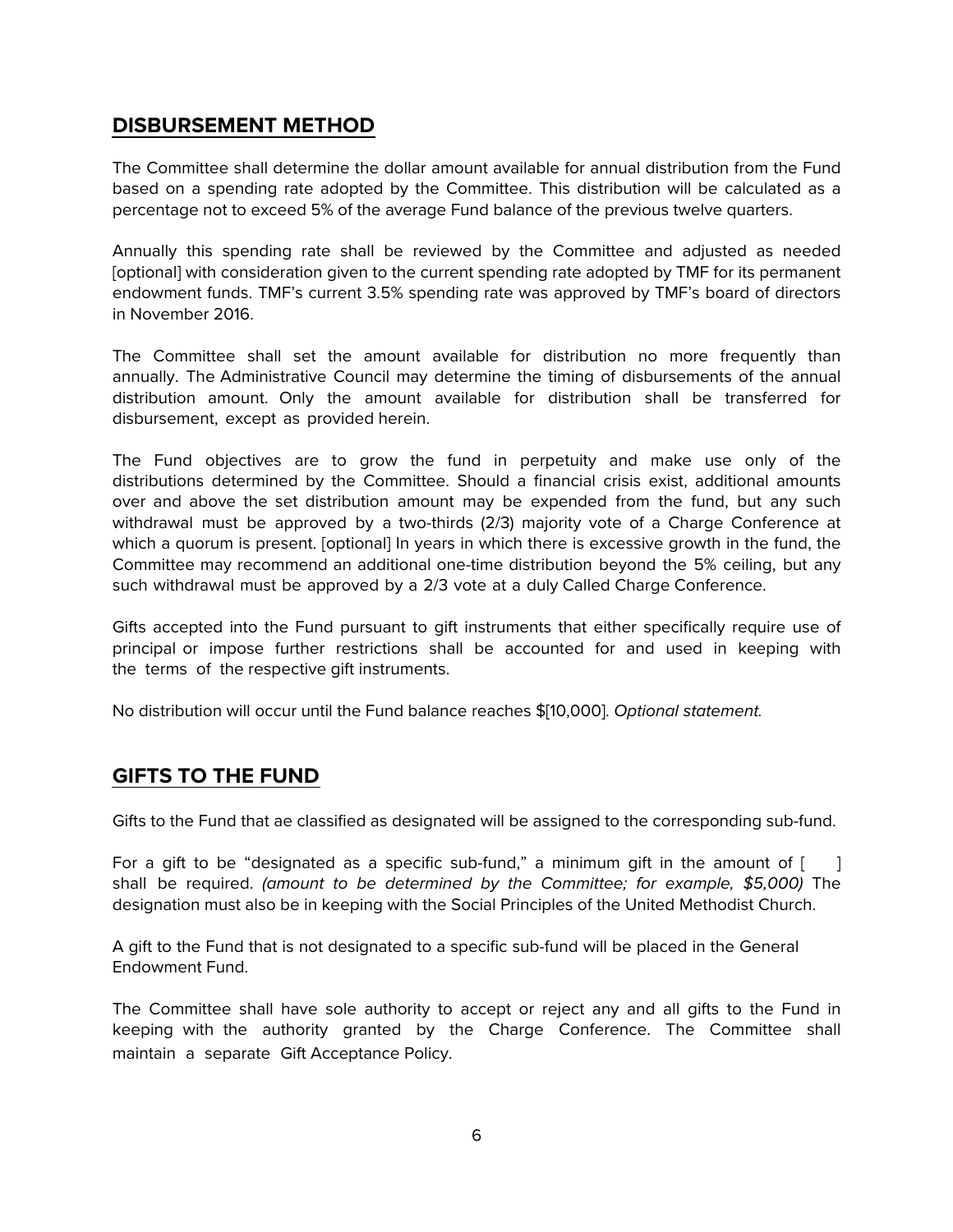#### **DONOR RECOGNITION**

The Committee shall acknowledge all gifts to the fund in an appropriate and timely manner. It is the goal of the Committee to celebrate the gift, the giver and the ministry being supported through personal expressions of thanks and public recognition. Where appropriate, the Committee shall find ways to provide ongoing memorial recognition. By such actions the Committee intends to enhance the satisfaction of the giver, encourage others to give and lift-up the ministries of the church to greater public awareness.

### **LIABILITY**

In the absence of gross negligence or fraud, no member of the Administrative Council, the Endowment Fund Committee, or Board of Trustees shall be personally liable for any action taken or omission made with respect to the Endowment Fund.

#### **MERGER, CONSOLIDATION OR DISSOLUTION OF CHURCH**

If at any time the Church is lawfully merged or consolidated with any other church, all provisions hereof in respect to the Endowment Fund shall be deemed to have been made on behalf of the merged or consolidated church which shall be obligated to administer the same in all respects and in accordance with the terms hereof. If the Church should ever be dissolved without a lawful successor, the Endowment Fund, including both principal and interest to date, shall be transferred to the [ ] Conference of the United Methodist Church to be used as a permanent endowment fund in its ministry in accordance with The Book of Discipline 2016 and with particular reference to paragraphs 2549.5 and 2549.6.

#### **AMENDMENTS**

The terms and conditions of the Endowment Fund may be amended only by majority vote at a duly announced Charge Conference of the Church. [optional: ¾ majority vote or 75% majority vote]

#### **SEVERABILITY**

If any provisions or any application of any provisions of these Guidelines shall be held or deemed to be or shall be illegal, inoperative, or unenforceable, the same shall not affect any other provisions or any application of any provisions herein contained or render the same invalid, inoperative or unenforceable.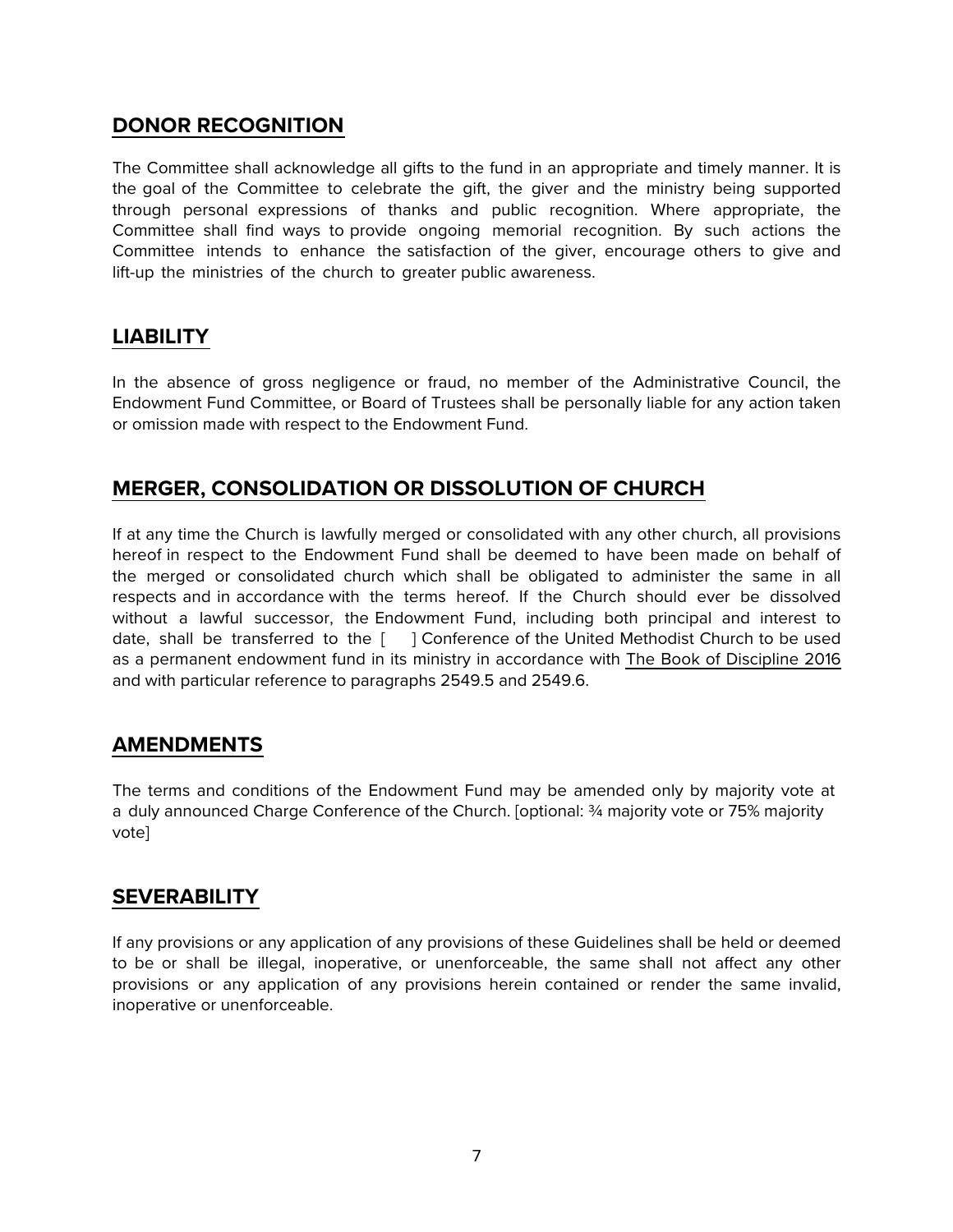These Guidelines have been prepared in multiple original parts so that one fully executed original may be a part of the minute book records of the Endowment Fund Committee and another original may be retained for the records of the Charge Conference.

Ratified by Charge Conference action this \_\_\_\_\_\_\_\_\_ day of \_\_\_\_\_\_\_\_\_\_\_\_\_\_\_\_\_\_\_\_\_,  $20$ \_\_\_\_\_.

# **[ ] United Methodist Church Charge Conference**

By: \_\_\_\_\_\_\_\_\_\_\_\_\_\_\_\_\_\_\_\_\_\_\_\_\_\_\_\_\_\_\_\_ By:\_\_\_\_\_\_\_\_\_\_\_\_\_\_\_\_\_\_\_\_\_\_\_\_\_\_\_\_\_\_\_\_\_\_\_\_

**District** 

District Superintendent and Senior Pastor [ ]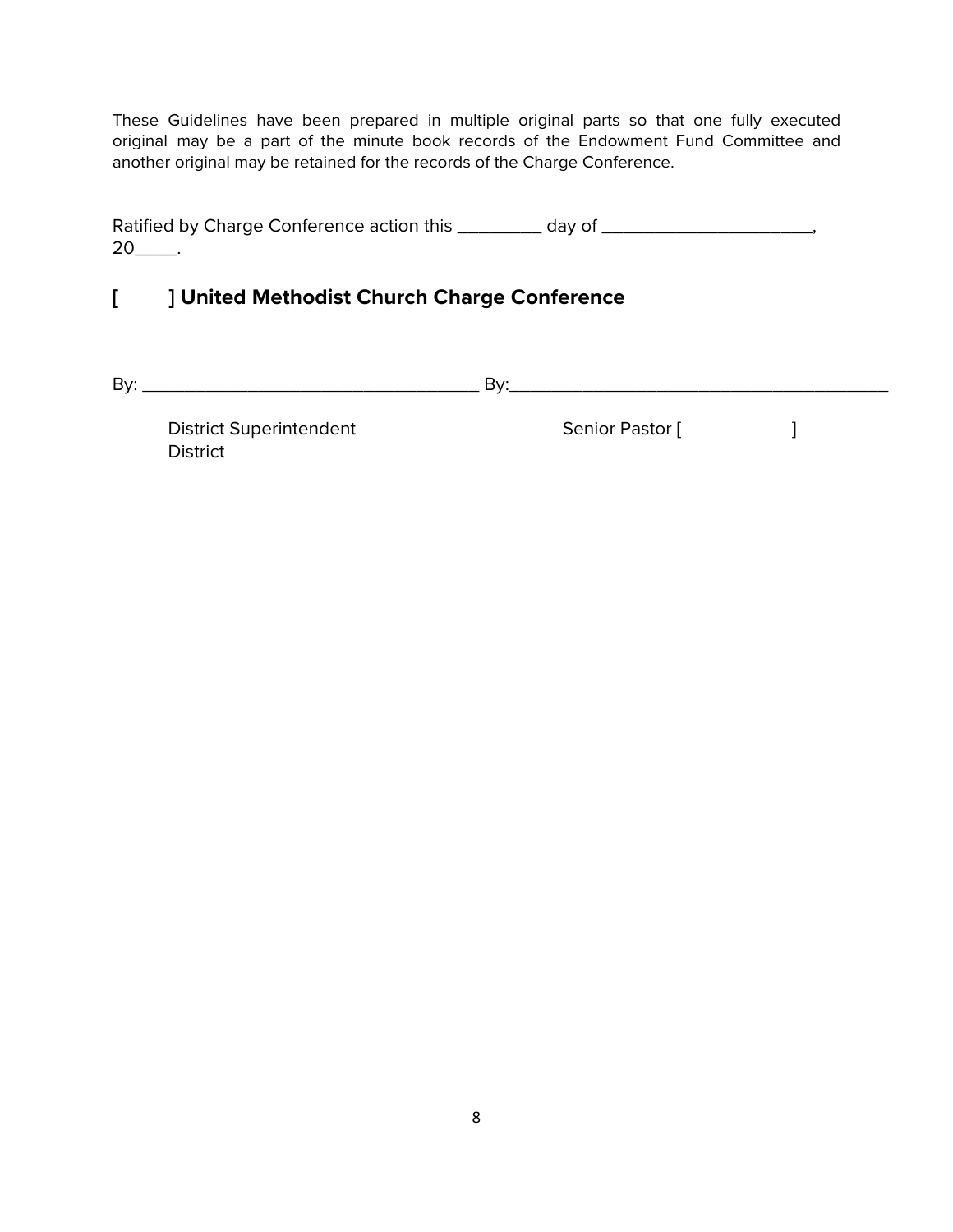# **RESOLUTION FOR THE ESTABLISHMENT OF A PERMANENT ENDOWMENT COMMITTEE**

AUTHORITY: Paragraphs 2533.1, 2533.5, and 2534 The Book of Discipline of the United Methodist Church 2016.

WHEREAS, a Permanent Endowment Fund Committee may be organized to receive and manage certain gifts; now therefore

BE IT RESOLVED, that the members of this Board of Trustees recommend the establishment of a Permanent Endowment Fund committee, and be it

FURTHER RESOLVED, that the Administrative Council and the Committee on Nominations and Leadership Development of [ ] United Methodist Church be asked to take all necessary steps for the approval and establishment of a Permanent Endowment Fund and Committee.

This Resolution approved by The Board of Trustees at a regular scheduled meeting of the board on this  $\_\_\_\_\_\_$  day of  $\_\_\_\_\_\_\_\_\_$ , 20,  $\_\_\_$  at  $\lceil$   $\_\_\_\_\_\_$  United Methodist Church.

\_\_\_\_ Chair, Board of Trustees [ ] United Methodist Church

\_\_\_\_\_\_\_\_\_\_\_\_\_\_\_\_\_\_\_\_\_\_\_\_\_\_\_\_\_\_

\_\_\_\_\_\_\_\_\_\_\_\_\_\_\_\_\_\_\_\_\_\_\_\_\_\_\_\_\_\_\_ \_\_\_\_\_ Senior Pastor [ ] United Methodist Church

WHEREAS, [ ] United Methodist Church receives gifts from person and organizations; and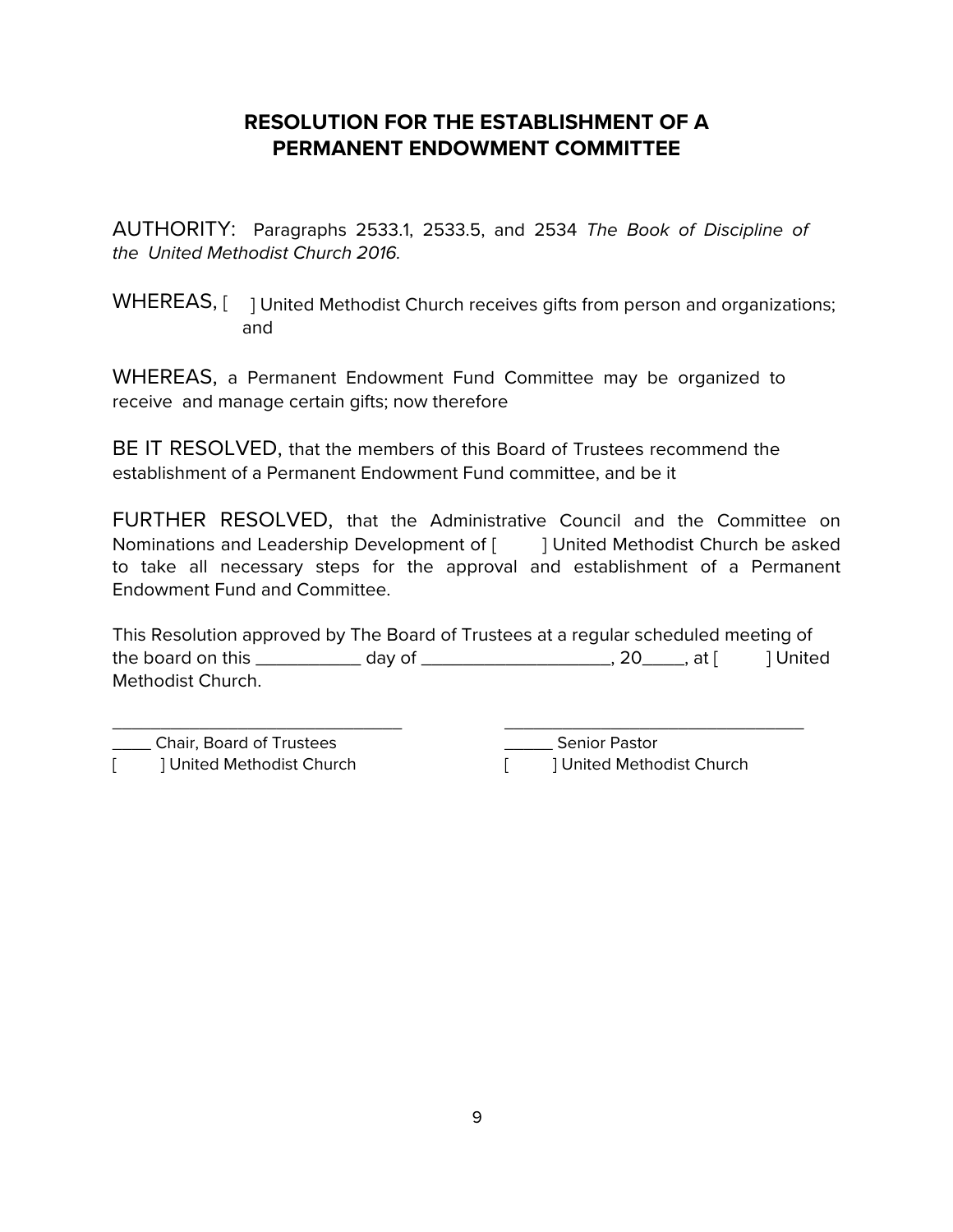# **CALL AND NOTICE FOR A CHARGE CONFERENCE OF [ ] UNITED METHODIST CHURCH**

The Charge Conference of [ ] United Methodist Church is called in a Special Session to meet in the church on

 $at$  at  $p.m.$ 

# TO CONSIDER:

- 1. Authorizing the formation of a Permanent Endowment Fund Committee under the authority of The Book of Discipline 2016 of the United Methodist Church, paragraph 2533.5 and 2534 to receive and manage permanent gifts for the church.
- 2. Electing and confirming six (6) members-at-large and three (3) exofficio members of the Endowment Fund Committee.
- 3. Adopting guidelines to be followed by the Permanent Endowment Fund Committee for accepting gifts and for administering the Permanent Endowment Fund.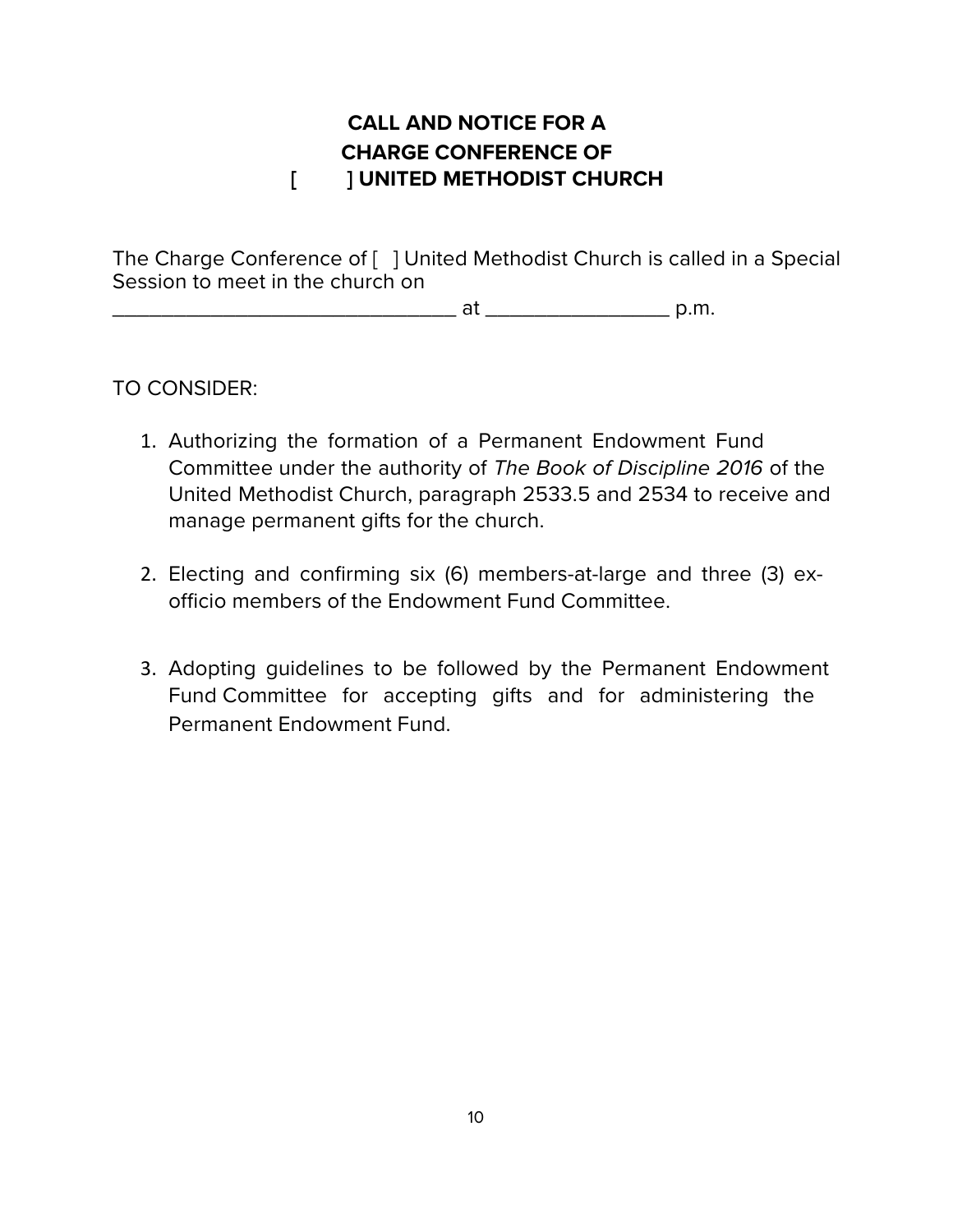# **RESOLUTION FOR THE ESTABLISHMENT OF A PERMANENT ENDOWMENT FUND COMMITTEE FOR [ ] UNITED METHODIST CHURCH**

WHEREAS, the Board of Trustees, by Resolution approved on \_\_\_\_\_\_\_\_\_\_\_\_\_\_\_\_\_\_, 20 \_\_\_, at a regular meeting of the Board recommended to the Administrative Council the establishment of a Permanent Endowment Fund Committee, and

WHEREAS, the Administrative Council, at a regular meeting on 1. 20 <sub>1,</sub> did agree to take the necessary steps to proceed with the establishment of a Permanent Endowment Fund Committee, and

WHEREAS, a Charge Conference has been called by the District Superintendent of the and District of the conference of the conference of the conference of the conference of the conference of the conference of the conference of the conference of the conference of the conference of the conference of t United Methodist Church for the purpose of authorizing the establishment of a Permanent Endowment Fund Committee for the [ ] United Methodist Church, now therefore

BE IT RESOLVED, that the Charge Conference of [ ] United Methodist Church does authorize the formation of a Permanent Endowment Fund Committee and delegates to said committee the power, duty, and authority to receive, administer, and invest all gifts, bequests and trust made to the Permanent Endowment Fund of the church. Said committee shall report to the Administrative Council from time to time and shall submit a written report annually to the Charge Conference and be it,

FURTHER RESOLVED, that the Committee on Nominations and Leadership Development submit the nomination of at least six (6) members-at-large and three (3) exofficio members to be elected to the Charge Conference as the original Endowment Fund Committee of [ ] United Methodist Church.

This Resolution approved by the Charge Conference action on this \_\_\_\_\_\_\_\_\_ day of \_\_\_\_\_\_\_\_\_\_\_\_\_\_\_\_\_\_\_\_\_\_\_\_\_\_\_\_\_, 20 \_\_\_\_ at [ ] United Methodist Church.

By \_\_\_\_\_\_\_\_\_\_\_\_\_\_\_\_\_\_\_\_\_\_\_\_\_\_\_\_\_ \_\_\_\_\_\_\_\_\_\_\_\_\_\_\_\_\_\_\_\_\_\_\_\_\_\_\_\_ District Superintendent

\_\_\_\_\_\_\_\_\_\_\_\_\_\_\_\_ District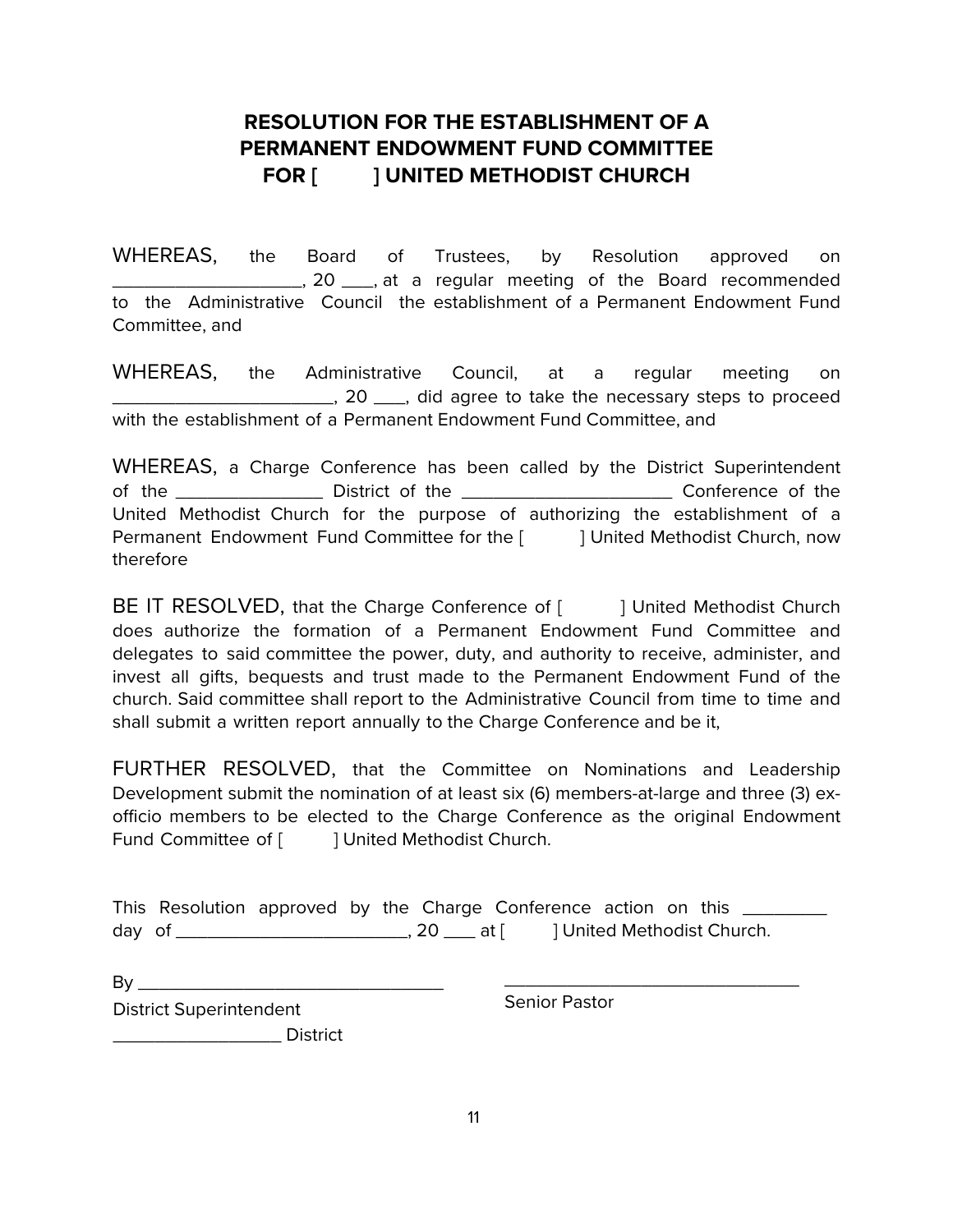### **RESOLUTION FOR ELECTION OF MEMBERS OF THE PERMANENT ENDOWMENT FUND COMMITTEE**

BE IT RESOLVED, that the report of the Committee on Nominations and Leadership Development be accepted and that a Permanent Endowment Fund Committee is hereby appointed to consist of:

MEMBERS AT-LARGE:

| ________________________________Term to expire December 31, ___________________    |  |  |                      |  |  |  |  |  |
|------------------------------------------------------------------------------------|--|--|----------------------|--|--|--|--|--|
|                                                                                    |  |  |                      |  |  |  |  |  |
|                                                                                    |  |  |                      |  |  |  |  |  |
| <b>EX-OFFICIO MEMBERS:</b>                                                         |  |  |                      |  |  |  |  |  |
| Chair, Administrative Council Chair, 2014                                          |  |  |                      |  |  |  |  |  |
| Chair, Board of Trustees                                                           |  |  |                      |  |  |  |  |  |
| Chair, Finance Committee                                                           |  |  |                      |  |  |  |  |  |
|                                                                                    |  |  |                      |  |  |  |  |  |
| This resolution approved by the Charge Conference action on this __________ day of |  |  |                      |  |  |  |  |  |
|                                                                                    |  |  |                      |  |  |  |  |  |
| <b>District Superintendent</b>                                                     |  |  | <b>Senior Pastor</b> |  |  |  |  |  |